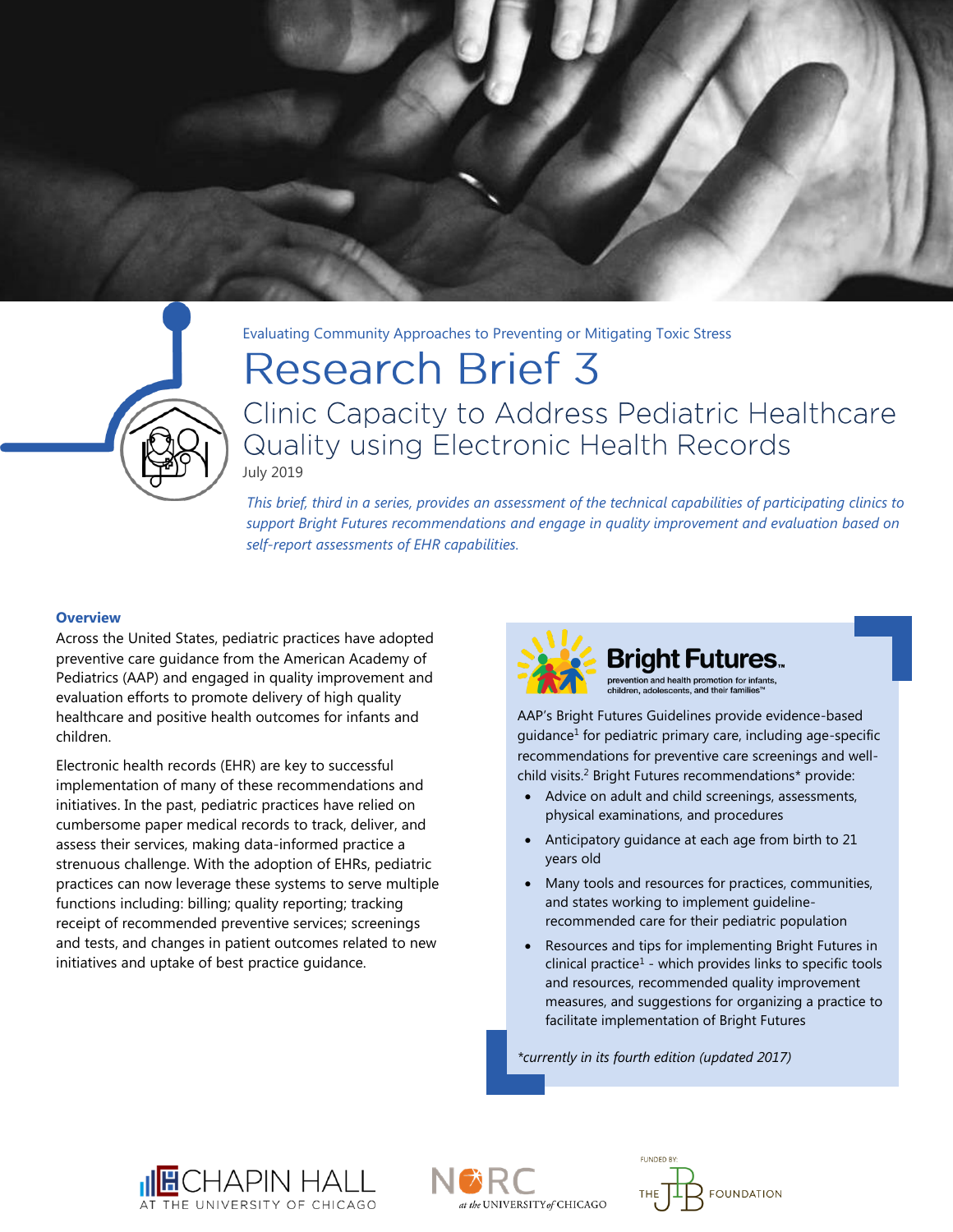However, many factors limit the utility of this powerful tool, diminishing the potential impact clinics experience in using data to improve their practices. For example, clinics vary widely in technical capability, EHR specifications, and the availability of resources to analyze data. These limitations impact clinic ability to use their EHR to implement recommendations, such as Bright Futures, to support high quality healthcare and quality improvement needs. Despite challenges, many clinics have established procedures, practices, and personnel capacity necessary to maximize potential gain by leveraging EHR as a tool to reach beyond service delivery to service improvement.

With support from The JPB Foundation, Chapin Hall at the University of Chicago is conducting the *Evaluating Community Approaches to Preventing and Mitigating Toxic Stress* study*.* NORC at the University of Chicago is partnering with Chapin Hall to examine data from each clinic's EHR system to measure health care quality and utilization among study families. NORC asked clinics to complete a self-assessment about aspects of their EHR system related to collecting, tracking, and extracting data for the study. In this brief, we use these data to assess the technical capabilities of clinics to support Bright Futures recommendations and apply EHR as a tool for evaluation and quality improvement purposes. We posit that gathering these data for their patient population may help clinic personnel understand their readiness for initiatives like Bright Futures and highlight the challenges clinics face in leveraging data systems to support evidence-informed best practices.

#### **Methods and Data Sources**

Data for this analysis are from two sources: an online survey self-assessment completed by clinics, and followup discussions held with each clinic to better understand aspects of their EHR. Importantly, we learned about Bright Futures implementation through a broader clinic survey that was centered on our goal of assessing capacity to engage in study-related data collection, rather than a survey about Bright Futures Guidelines specifically.

This brief, applies lessons learned through the assessment and conversations with a range of pediatric practices across the United States to illustrate readiness for and challenges to implementing guidance such as Bright Futures, as well as data-driven quality improvement and evaluation among pediatric practices. Others have developed more formal systems for evaluating readiness to implement Bright Futures<sup>1</sup> and clinics wishing to understand their readiness more fully are encouraged to consider using the tools recommended by the Bright Futures Training Intervention Project and the guides available from AAP.<sup>2</sup>

Figure 1. Key EHR and technical capabilities to implement comprehensive preventative recommendations like Bright Futures



Do clinic staff have experience using EHR for population management or quality improvement?

What staff expertise and resources are necessary to support population management functions?



Does the clinic collect the necessary data elements for tracking pediatric quality of care measures?

Are these data captured in a structured format allowing clinics to track quality across their patient population?



Does the clinic have technical capabilities to monitor and track the quality of care?

Does the clinic have the EHR or IT tools needed to create reports for patient tracking, monitoring, and quality reporting?

#### **Findings**

We identified three key aspects (see Figure 1 above) of clinic EHR and technical capabilities that highlight both assets and challenges in implementing a comprehensive set of preventive recommendations similar to Bright Futures: (1) clinic resources, (2) data availability, and (3) analytics and informatics tools. These factors are only a subset of aspects important for successful Bright Futures implementation. For example, recall and reminder functions and a system for prompting when preventive services are indicated are both integral to Bright Futures and can feasibly be integrated in an EHR system.<sup>3</sup> However, because we did not discuss these features during data collection, we have omitted them from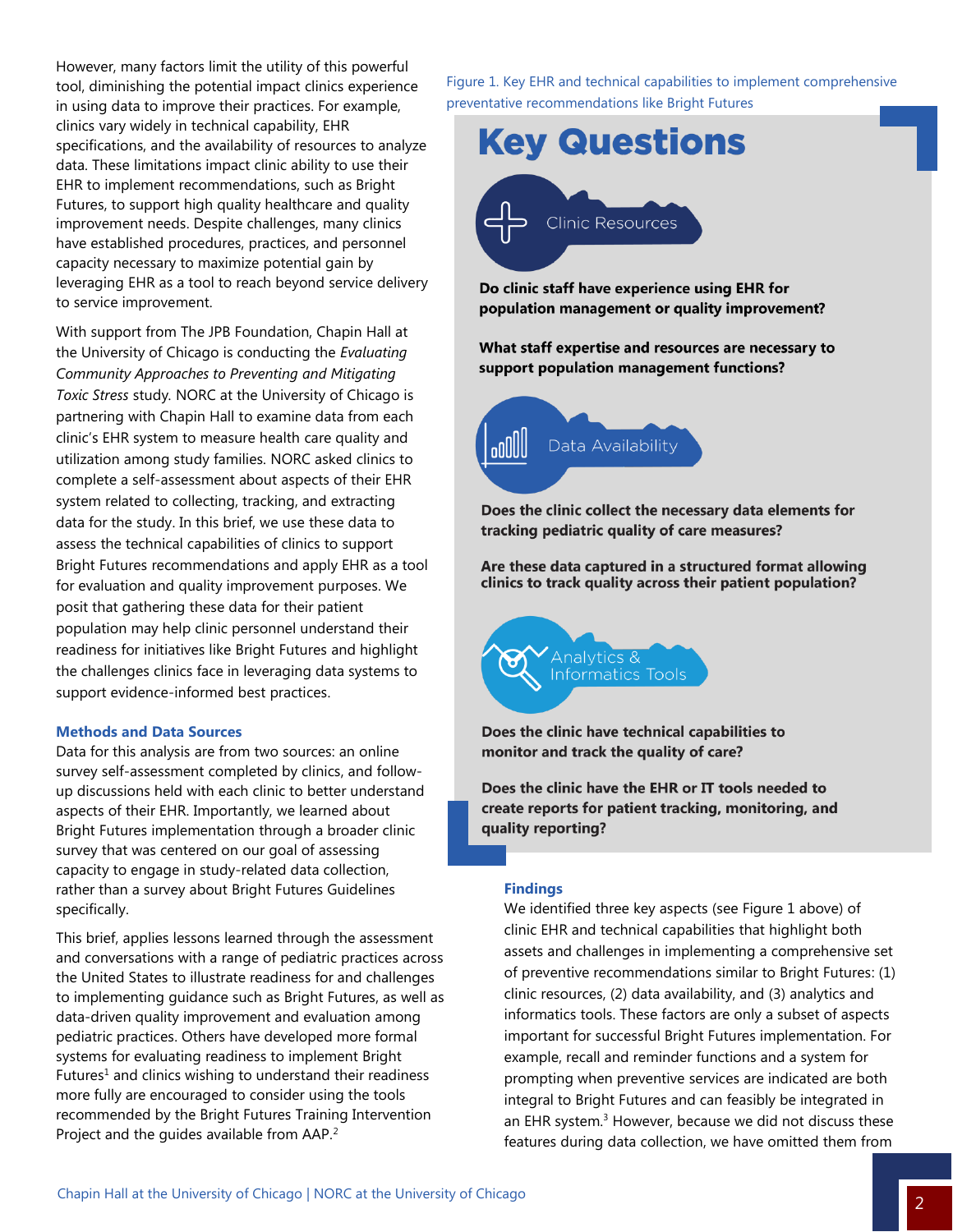

the discussion here. Additionally, we did not examine these research questions in terms of patient linguistic diversity. However, issues such as translation services, multiple language screening tools, and data entry all may have bearing on the usability of data for assessing service quality. This topic is particularly salient in this study, where almost 70 percent of the study sample identifies as Latinx. Issues of linguistic diversity should be considered in future investigations related to data usability for quality improvement, evaluation, and implementation of best practices.

## **Findings: Clinic Resources**

Six of the clinics participating in the study were part of networks with other sites and had robust in-house informatics teams for quality reporting and data analytics. The other three clinics were independent practices or part of smaller networks and did not have robust in-house support.

Among the clinics with in-house support, the informatics teams were knowledgeable about the EHR system and well versed in its capabilities. However, they frequently faced high demand and competing priorities from within the network as well as external reporting requirements (e.g., Uniform Data System reporting to the U.S. Health Resources and Services Administration). In addition, the connection of the informatics teams to clinic services was often limited. Strengthening this connection to clinical teams may facilitate a deeper understanding of data needs and the application of data in clinical practice. This can uniquely

position clinics to create specialized reports tailored to specific initiatives, giving implementers significant flexibility to develop tracking tools to implement comprehensive preventative recommendations.

The three clinics without dedicated informatics teams relied on built-in tools within their EHR systems to extract data. As a result, their extraction capabilities varied based on the level of sophistication and functionality of their systems. Further, the staff supporting EHR data extraction efforts often had additional responsibilities within the clinic which competed for their time. For example, one clinic coordinator who was responsible for supporting data requests, also provided nursing services at the clinic and her clinical duties took precedence over administrative tasks (i.e., pulling data from the EHR system). The limited informatics expertise among staff responsible for data extractions as well as the general lack of dedicated health IT staff could present challenges for clinics with similar structures trying to take up Bright Futures or implementing similar pediatric innovations.

#### **Findings: Data Availability**

Many of the measures used for the study (e.g., maternal depression and age-appropriate developmental screenings) are part of the recommended Bright Futures services. The ability to track these measures at the population level will help clinics understand their success in achieving Bright Futures goals and can be used for tracking quality improvement efforts.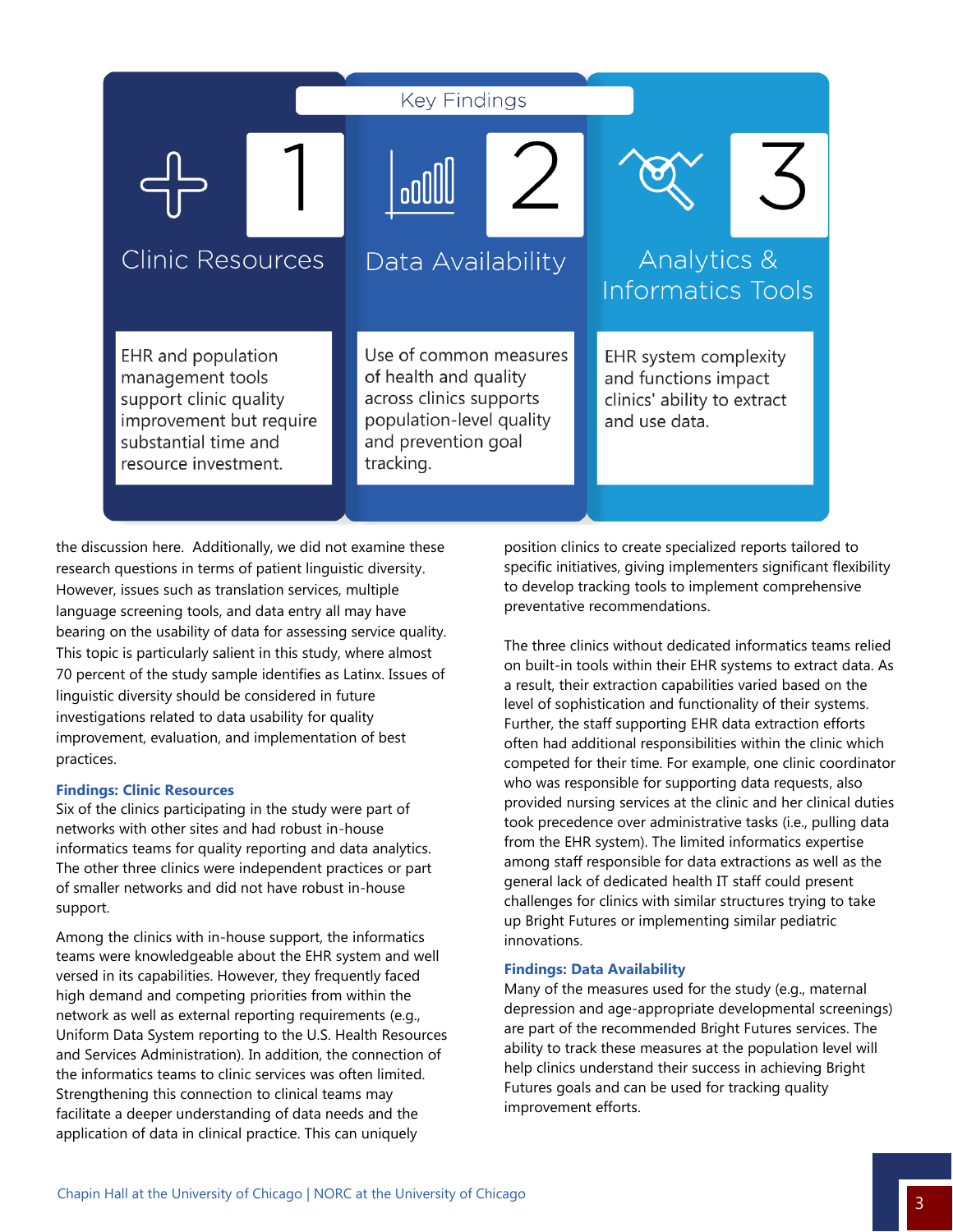Importantly, all nine clinics reported collecting pediatric quality of care metrics: well-child visits, immunizations, maternal depression screenings, developmental screening, and lead screening. However, they did not all store these data the same way, affecting how accessible the information would be for population management. In particular, screening results were often not captured; for example, the EHR recorded only a note that the screening was administered, or captured screening results in an unstructured format, such as scanning paper screening forms into the system or entering the results into a free-text notes field.

Maternal depression screening was the least commonly recorded of the screening tests across the participating clinics. The lack of a defined field within the child's EHR for recording maternal data may be one factor preventing the systematic collection of maternal depression screenings. One clinic noted that maternal depression screening information was only captured for mothers who were also patients in the clinic and recorded in the mother's medical record instead of the child's record.

#### **Findings: Analytics and Informatics Tools**

EHR and population management software tools are powerful resources that can assist clinics in reporting and quality improvement. Systems vary widely in their flexibility and adaptability. Of the clinics in this study, four relied on the assistance of population management tools for extracting data to support evaluation. Use of population management tools can facilitate extraction of data from EHR systems that might otherwise be difficult to pull in a structured format. However, there are often significant time and resource requirements needed to develop a report that is tailored to initiative or evaluation needs. For example, one clinic used i2iTracks population health management software which required mapping fields from the EHR followed by linkage to i2iTracks to enable reporting through that system.

Two other clinics had EHR systems with significant flexibility, allowing them to create customized reports that provided much of the data we requested for our evaluation. With one of these clinics, this approach worked well for some measures, and not for others (e.g. lead screening). The other clinic used an EHR system designed specifically for pediatric practices called Physician Computer Company. This company markets products specifically for pediatric practices and embeds the Bright Futures recommendations directly into their EHR system.<sup>4</sup>

Additionally, a transition within a clinic from one EHR system to another presents several challenges for quality improvement tracking and implementation of new initiatives. First, when changing from one EHR vendor to another, a clinic must decide what and how much data to migrate from their old system to the new system. This can be a time-consuming and costly venture in terms of resources and strain on staff. Depending on the quantity and selection of data fields migrated, the clinic may lose the ability to track some metrics over time. New EHR systems also require staff to learn a new data infrastructure and procedures to perform functions like tracking quality measures within the new system. During this transition phase, it may be difficult or time consuming to perform functions like dashboard development and quality improvement tracking. Three participating clinics had recently undergone changes in EHR systems. At one clinic, the team is transitioning retrospective data from their previous EHR system, which may result in historical data fields being inaccessible. Another clinic experienced an EHR transition and practice merge in 2016 and, as a result, is unlikely to be able to extract data entered prior to 2016. Finally, a third clinic is planning to change vendors in late 2019.

#### **Summary**

This brief details efforts of the *Evaluating Community Approaches to Preventing and Mitigating Toxic Stress* study team to work with clinics to support the evaluation and, specifically, facilitate the delivery and monitoring of pediatric services derived from Bright Futures recommendations. We found that there was great variation in the collected data, the meanings assigned to the data values, the amount and kind of contextual information retained, the timing of data collection, and the level of detail available. Many of these components may also be further compounded by issues of language diversity among patients as well as literacy levels for patients with less formal education that are not explored in this brief. We identified several aspects of EHR capacity and clinic factors that can present as barriers to the suitability and use of EHR data. Using EHR data for this study is fundamentally different from its primary purpose—to support and document the clinical and administrative records for healthcare visits. To improve functional use of data from EHR beyond this purpose and build capacity to support evaluation of initiatives like Bright Futures, clinics may benefit from addressing issues related to system and staff efficiency, data exchange capabilities, and general EHR functionality.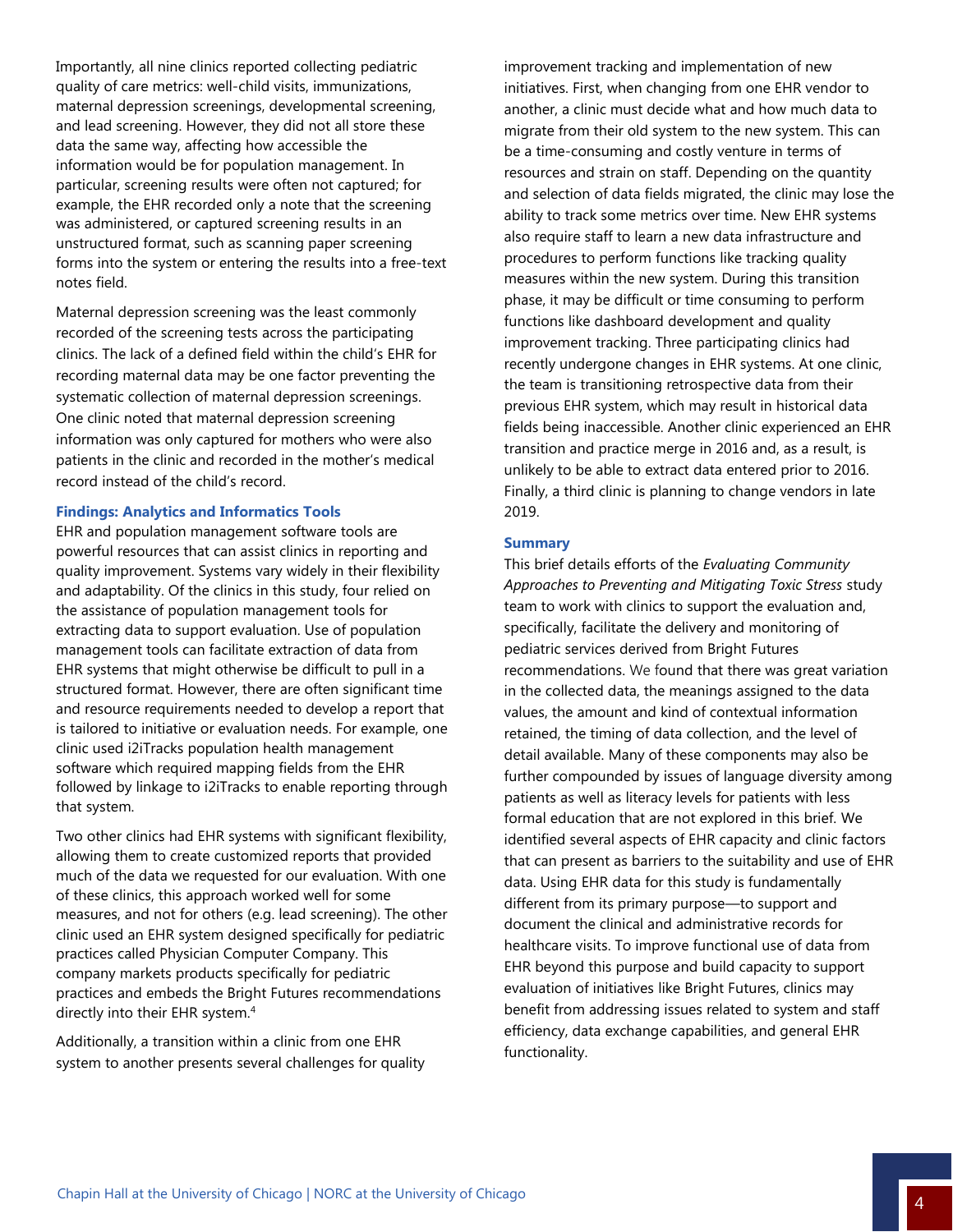Chapin Hall at the University of Chicago is committed to delivering actionable recommendations from our research to inform our partners, policymakers, and the early childhood field, broadly. Figure 2, below, outlines the timeline for a series of research briefs tailored to clinics, families, and national partners that highlight our key study findings.